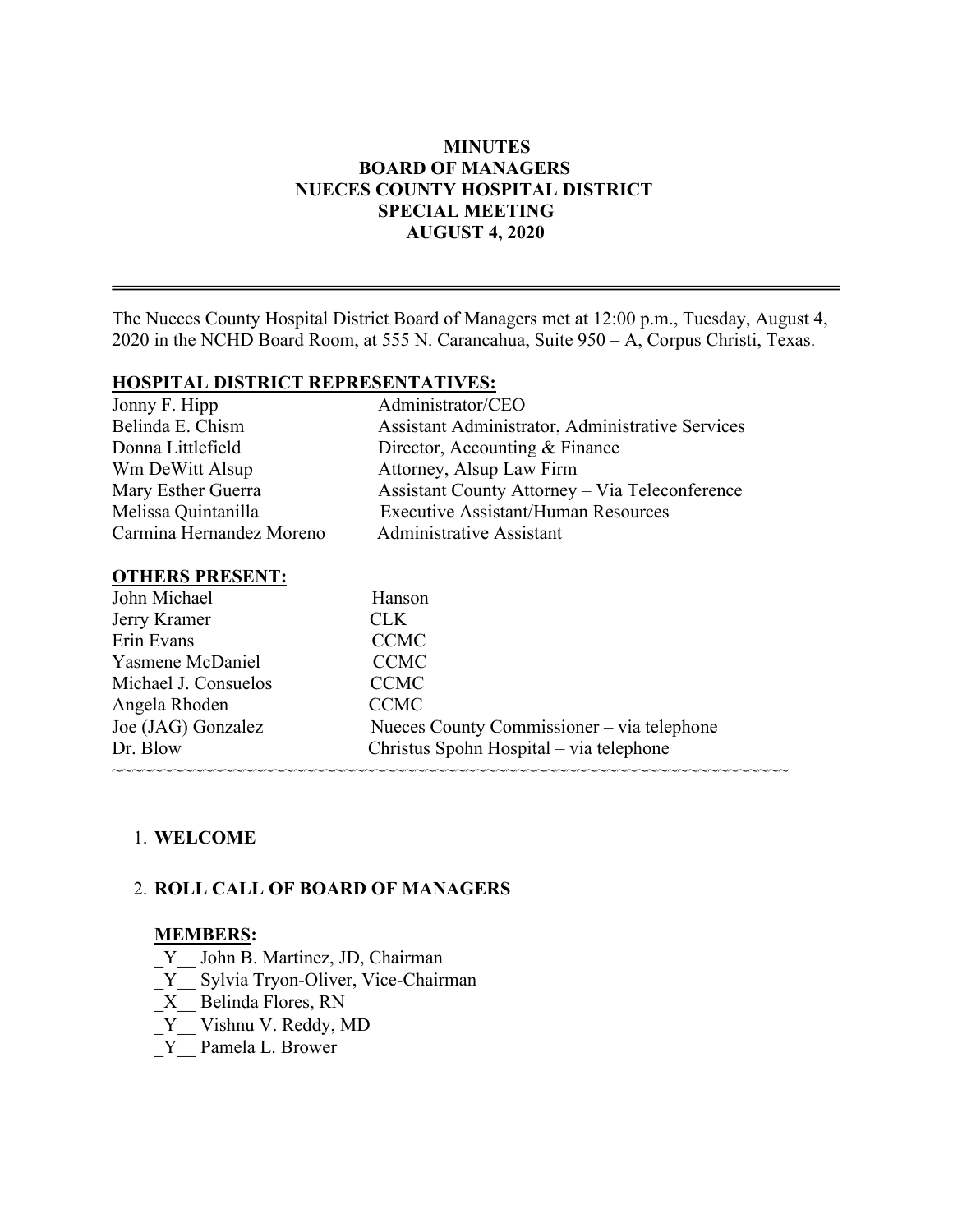**MINUTES BOARD OF MANAGERS SPECIAL MEETING AUGUST 4, 2020** 

> Y Daniel W. Dain \_Y\_\_ John E. Valls

#### 3. **CALL TO ORDER & ESTABLISHMENT OF QUORUM**

A. Call to order – Mr. Martinez, Chairman,

The Meeting was called to order by Mr. Martinez at 12:01 p.m.

B. Establish quorum – Mr. Martinez

A quorum was present with six members in attendance.

 **John B. Martinez – Chairman – PRESENT Sylvia T. Oliver – Vice Chair – PRESENT Dr. Vishnu V. Reddy, MD – Member – PRESENT Pamela L. Brower – Member – PRESENT Daniel W. Dain – Member – PRESENT John E. Valls – Member – PRESENT Belinda Flores, RN – Member – ABSENT** 

- C. Confirm posting of Meeting's public notice in accordance with Texas Open Meetings Act, Texas Government Code, Chapter 551.
- 4. **PUBLIC COMMENT** Persons wishing to comment on any item(s) on the agenda or any subject within the Board's responsibilities must sign-in on the "Agenda Item Request to Speak" form provided at the entrance of the Board meeting room at least five (5) minutes prior to commencement of the meeting. Commenters shall limit their comments to three (3) minutes, except that Commenters addressing the Board through a translator shall limit their comments to six (6) minutes. See the "Public Comment" section of the preceding General Information page for additional information.

 **Eric Evans Commissioner Joe (JAG) Gonzales John Michael Jerry Kramer**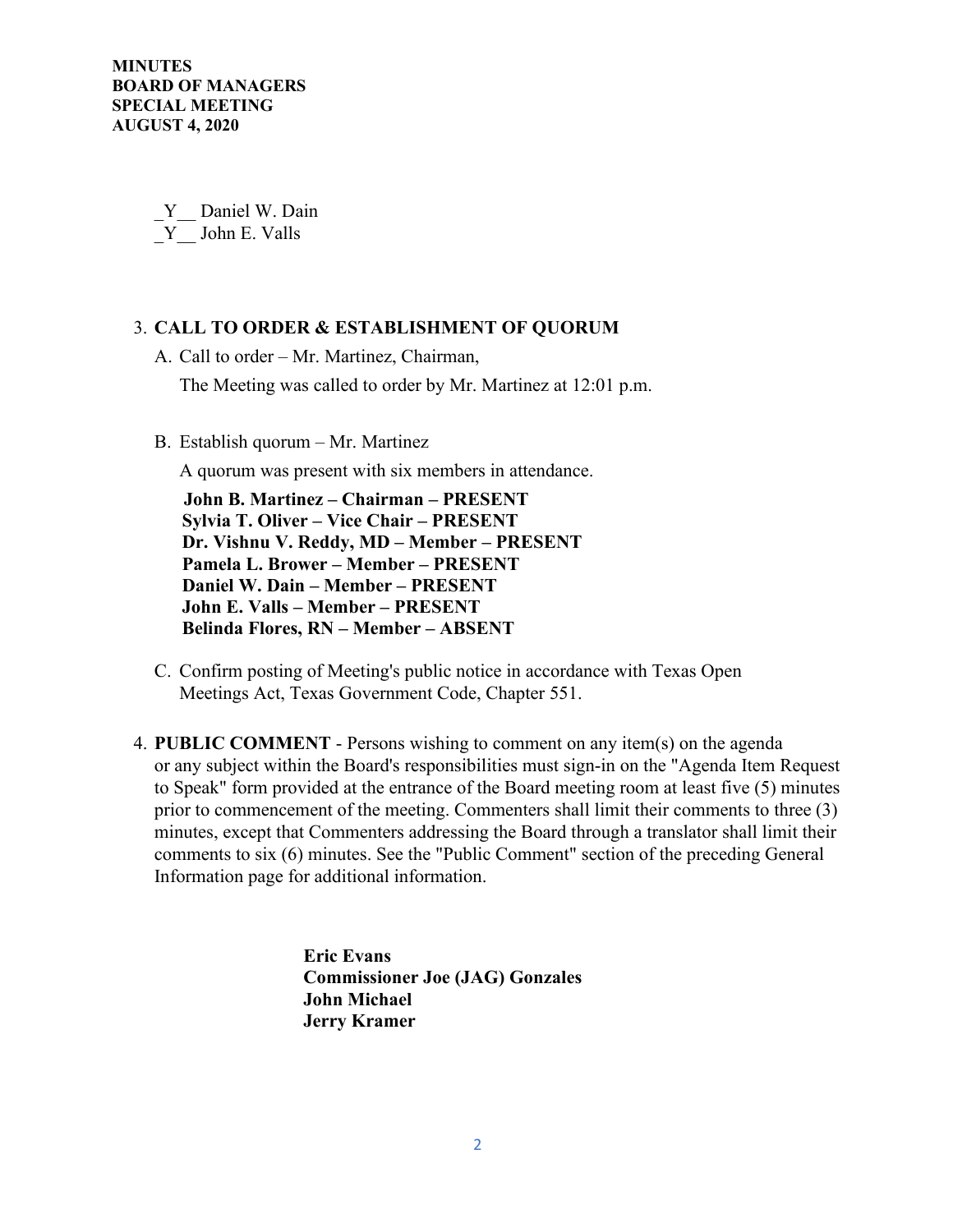# 5. **REGULAR AGENDA:**

## A. **COVID-19 Pandemic:**

1) Receive information from consulting engineer on the probable infrastructure replacement and reconstruction needed to continue use of the former Memorial

Medical Center located at 2606 Hospital Boulevard, Corpus Christi, Texas that may be partially demolished and discuss potential costs. *(INFORMATION)*

- 2) Receive information on possible establishment of a COVID-19-related Alternate Care Site at CHRISTUS Spohn Hospital Corpus Christi-Memorial (formerly Memorial Medical Center) located at 2606 Hospital Boulevard and discuss potential transaction terms. *(INFORMATION)*
- 3) Receive information on identification of additional and/or alternative facilities for Nueces County to establish a COVID-19-related Alternate Care Site and discuss potential transaction terms for identified facilities. *(INFORMATION)*
- 6. **CLOSED MEETING** Public notice is hereby given that the Board of Managers may elect to go into closed meeting session(s) at any time during the meeting to discuss any matter(s) listed on the agenda, when so authorized by the provisions of the Open Meetings Act, Texas Government Code, Chapter 551 and the Board specifically expects to go into a closed session(s) on the matters listed below pursuant to the Act, §551.071 and §551.074. In the event the Board elects to go into closed session(s) regarding an agenda item(s), the section(s) of the Open Meetings Act authorizing the closed session will be publicly announced by the presiding officer. Should any final action, final decision, or final vote be required in the opinion of the Board with regard to any matter considered in closed session(s), then the final action, final decision, or final vote shall be either: (a) in the open meeting covered by the Notice upon reconvening of the public meeting; or (b) at a subsequent public meeting of the Board upon notice thereof, as the Board shall determine pursuant to applicable laws:
	- A. Consult with attorneys on legal matters relating to transaction terms for additional and/or alternative facilities for establishment of a COVID-19-related Alternate Care Site.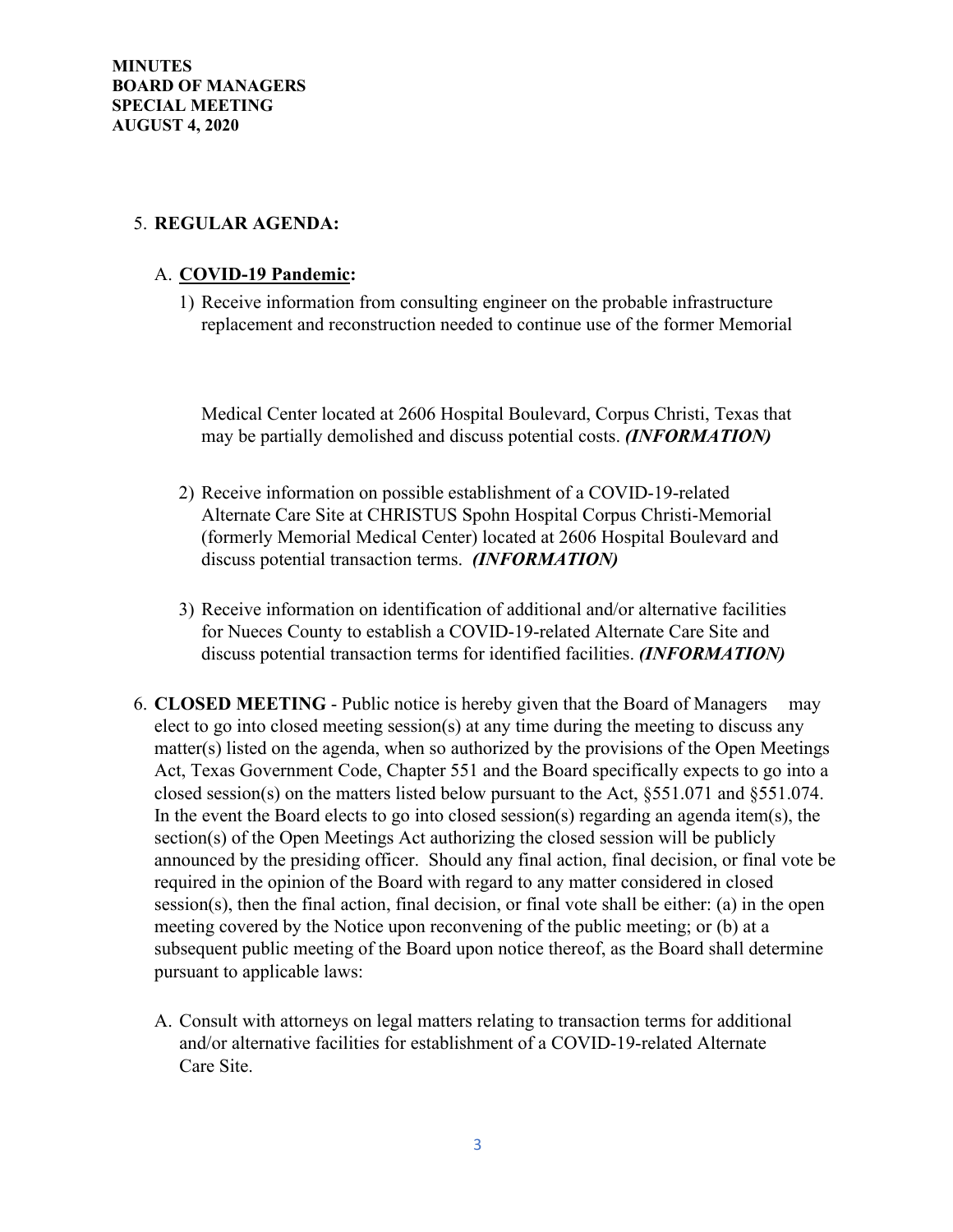B. Consult with attorneys on legal matters related to the Amended and Restated Membership Agreement between CHRISTUS Spohn Health System Corporation, CHRISTUS Health, and Nueces County Hospital District.

# 7. **ADJOURN**

 **Motion to adjourn by Mr. Martinez. Motion by Mr. Valls and seconded by Ms. Oliver. Meeting adjourned at 1:21 p.m.**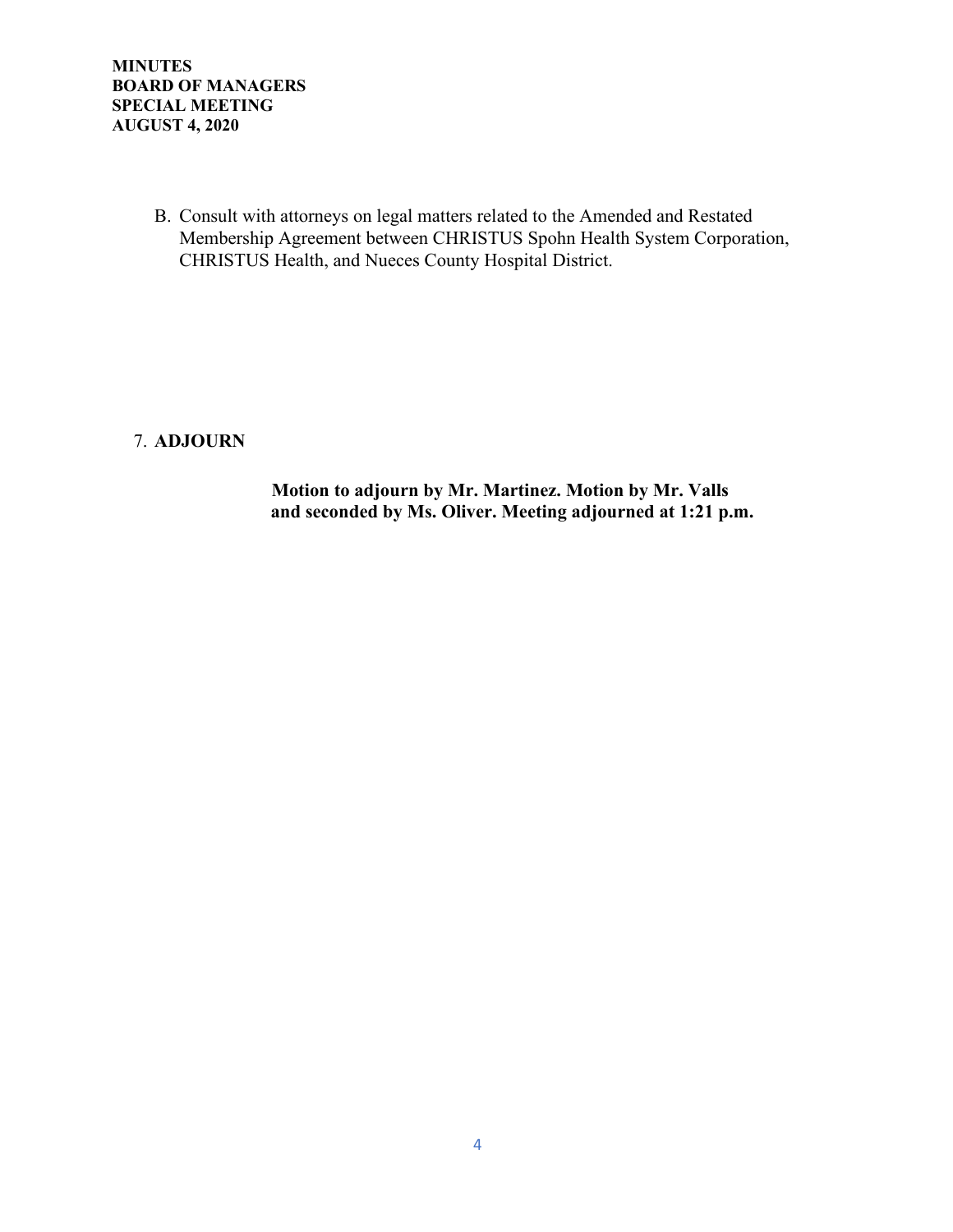**MINUTES BOARD OF MANAGERS SPECIAL MEETING AUGUST 4, 2020** 

# **PRESIDING OFFIER**

John B. Martinez. Chairman Nueces County Hospital District

\_\_\_\_\_\_\_\_\_\_\_\_\_\_\_\_\_\_\_\_\_\_\_\_\_\_\_\_\_\_\_\_\_\_\_\_\_\_\_

**ATTEST:** 

Jonny F. Hipp, Secretary Board of Managers Nueces County Hospital District

\_\_\_\_\_\_\_\_\_\_\_\_\_\_\_\_\_\_\_\_\_\_\_\_\_\_\_\_\_\_\_\_\_\_\_\_\_\_\_\_

Wm Dewitt Alsup, General Counsel Nueces County Hospital District

\_\_\_\_\_\_\_\_\_\_\_\_\_\_\_\_\_\_\_\_\_\_\_\_\_\_\_\_\_\_\_\_\_\_\_\_\_\_\_\_\_\_